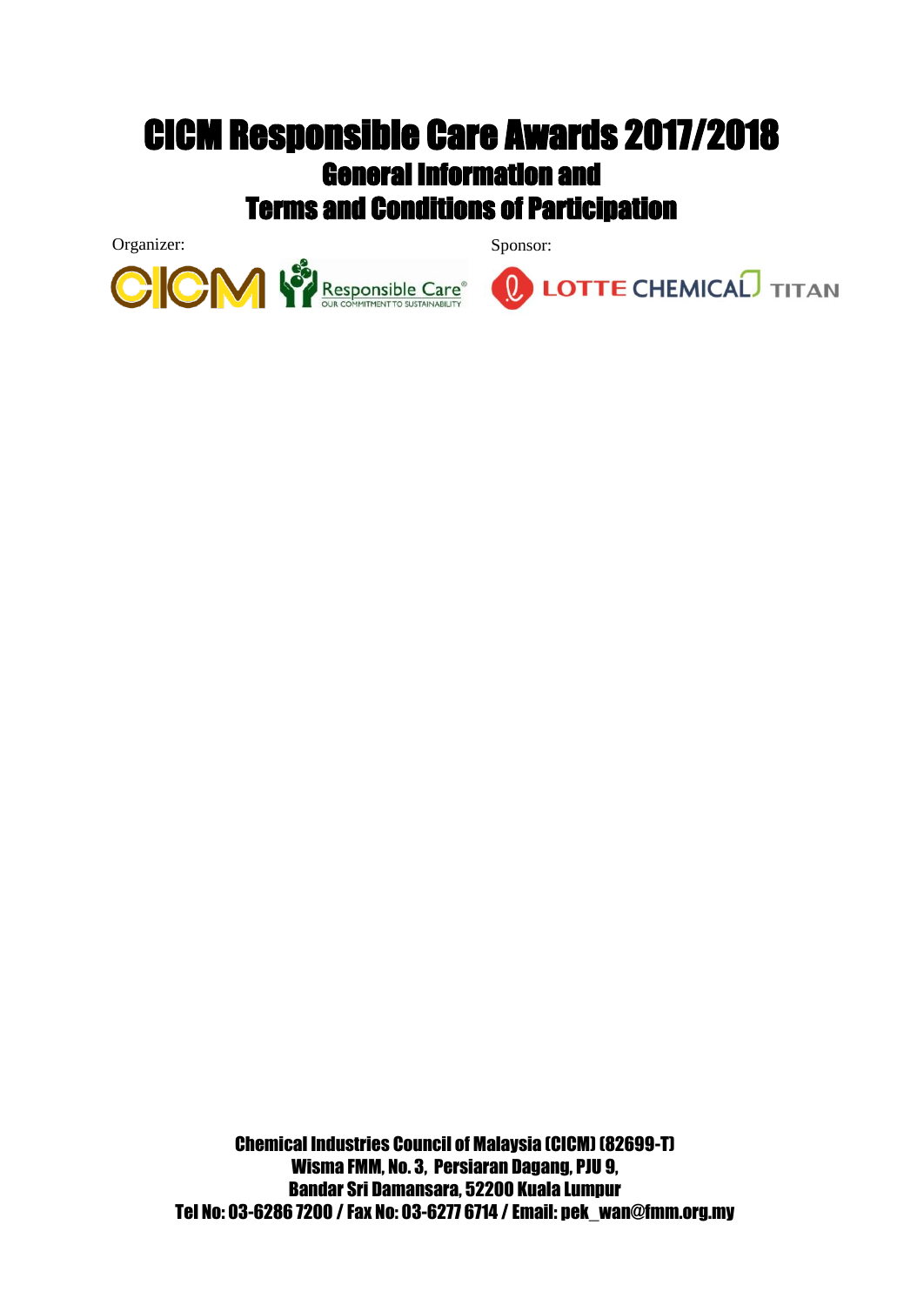## **Background**

Responsible Care is the chemical industry's commitment to continuous improvement in all aspects of health, safety and environment protection of their operations, processes and products in manner responsive to the concerns of the public. The Responsible Care was initiated in the mid-1980's in Canada and has been adopted by more than 66 countries worldwide, including Malaysia. It is the "voice" and ethics of the global chemical industry that values the health, safety and environmental aspects throughout the life cycle of each chemical product; from its initial research and development, production, utilization to the end-user and waste stage. It reflects the chemical industry's noble ethics and self-esteem in order to regain the image and trust of the people, as well as build pride among the employees and stakeholders of the chemical industry. It is a principle driven performance initiative of the global chemical industry that must be implemented through a management system.

Responsible Care is one of the Chemical Industries Council of Malaysia's (CICM) flagship activities. The voluntary initiative was launched by the Council in Malaysia in 1994. To date, more than 130 signatories or chemical companies have pledged their commitment to Responsible Care. The CICM Responsible Care Committee and its Regional Committees, namely, the Central, Eastern, Northern and Southern Zone Committees were established to further enhance the promotion and implementation of Responsible Care among the chemical industry players in Malaysia.

Between 1995 – 1999, the Six Codes of Management Practices were developed and launched by CICM. The Codes developed are the Distribution Code, Process Safety Code, Pollution Prevention Code, Product Stewardship Code, Community Awareness and Emergency Response Code and the Employee Health and Safety Code. In December 2017, the Security Code was launched to provide guidance for the protection of people, property, products, processes, information and information systems by enhancing security, including security against potential terrorist attack throughout the chemical value chain. Implementation of the Code by signatories or chemical companies is expected to begin in the second half of 2018 and targeted to be included into the Awards by year 2020.

The Responsible Care Management System (RCMS) was also developed and launched in year 2010. It was developed as part of the Responsible Care Global Charter requirements and to assist chemical companies to measure their health, safety and environmental performance against a structured management system which can be integrated into the company's overall management and culture. The RCMS will be used for third party auditors to evaluate a member's implementation of Responsible Care and provide a report which includes area of strength and recommendations for improvement.

**The Responsible Care Awards is an annual flagship activity by CICM, which was introduced in year 2002. This year marks the 15 th Award organised by CICM and it is sponsored by Lotte Chemical Titan Holding Bhd, one of the Responsible Care signatories in Malaysia.**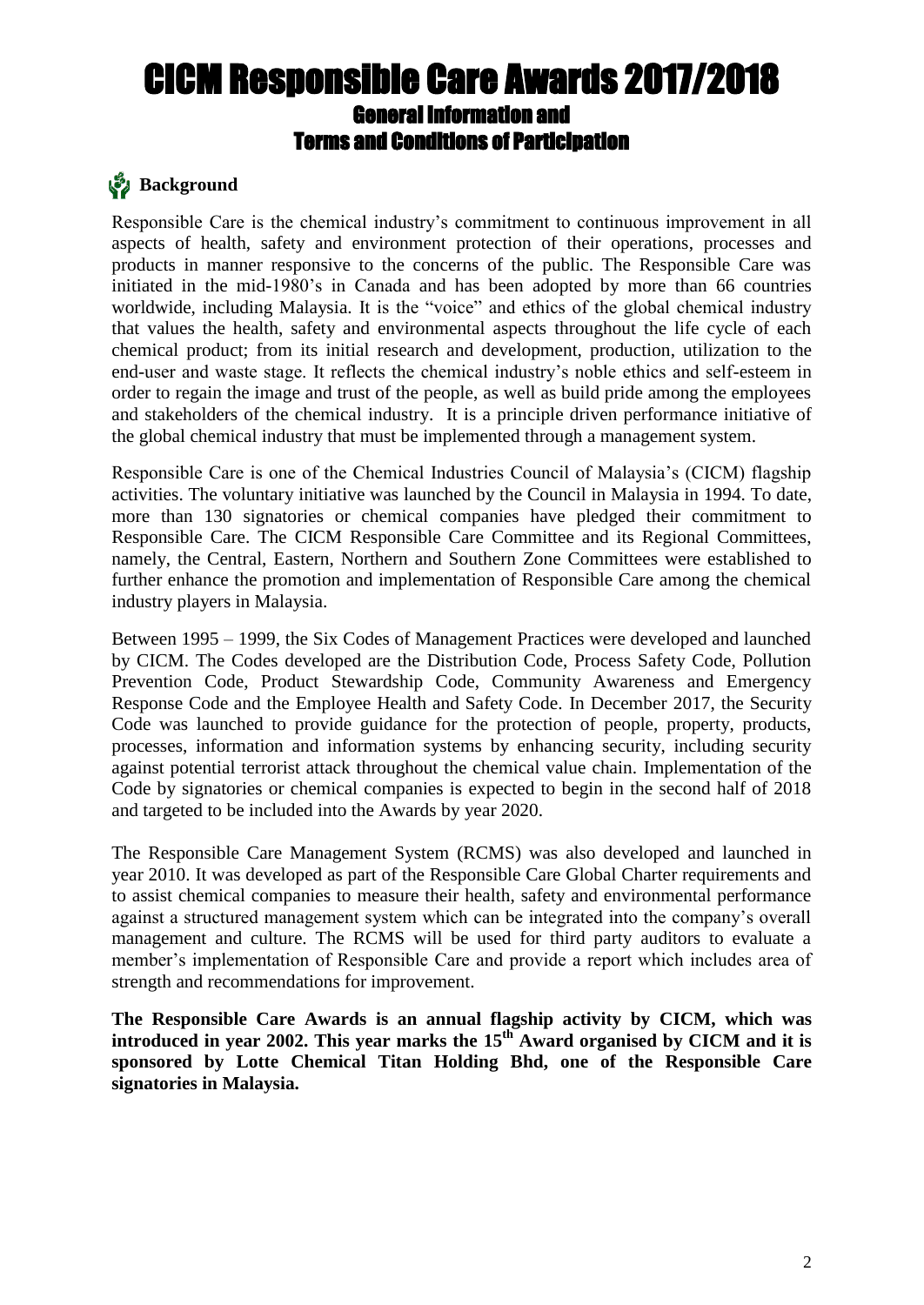## **S**<sup>2</sup> Objectives

The objectives of the Awards are to promote greater awareness of the Responsible Care Programme and its principles and to give recognition to those organisations that have made most progress in implementing the Responsible Care's Six Codes of Management Practices in Malaysia.

## **Categories of CICM Responsible Care Awards 2017/2018**

### **RESPONSIBLE CARE SIGNATORIES**

### **Corporate Awards for the Six Codes of Management Practices**

This category would be contested according to chemical sub-sectors and Responsible Care signatories would be required to **choose one (1) sector** that they would like to participate in, i.e.:

- Petrochemicals
- Oleochemicals
- General Chemicals

Gold and Silver will be awarded for each of the Codes of Management Practices in the above-mentioned 3 categories *(subject to the final decision by the CICM Executive Committee)*. All participants and finalists for the 3 categories meeting the cut-off points at the documentation assessment level would be considered for the Merit Award.

### **Platinum Award**

Responsible Care signatories who are able to sustain their performance consistently for 3 consecutive years, i.e. winning 3 consecutive Gold Awards for a particular Code of Management Practice will be considered for the Platinum Award. Once a company has been given the Platinum Award, the company will only be considered for another one for the same Code of Management Practice, if they continue to win the Gold Award for another 3 consecutive years.

### **Grand Award (NEW!)**

The RCP Technical Committee has decided to introduce a new Award category this year i.e. the Grand Award. It will be given to a participating company in recognition of their outstanding performance. **Participating companies must participate in at least 4 Codes under the Corporate Awards for the Six Codes of Management Practices to be considered for the Grand Award.** The winner will be determined based on the number of Awards (highest number of Gold, followed by Silver & Merit) won by the participating company.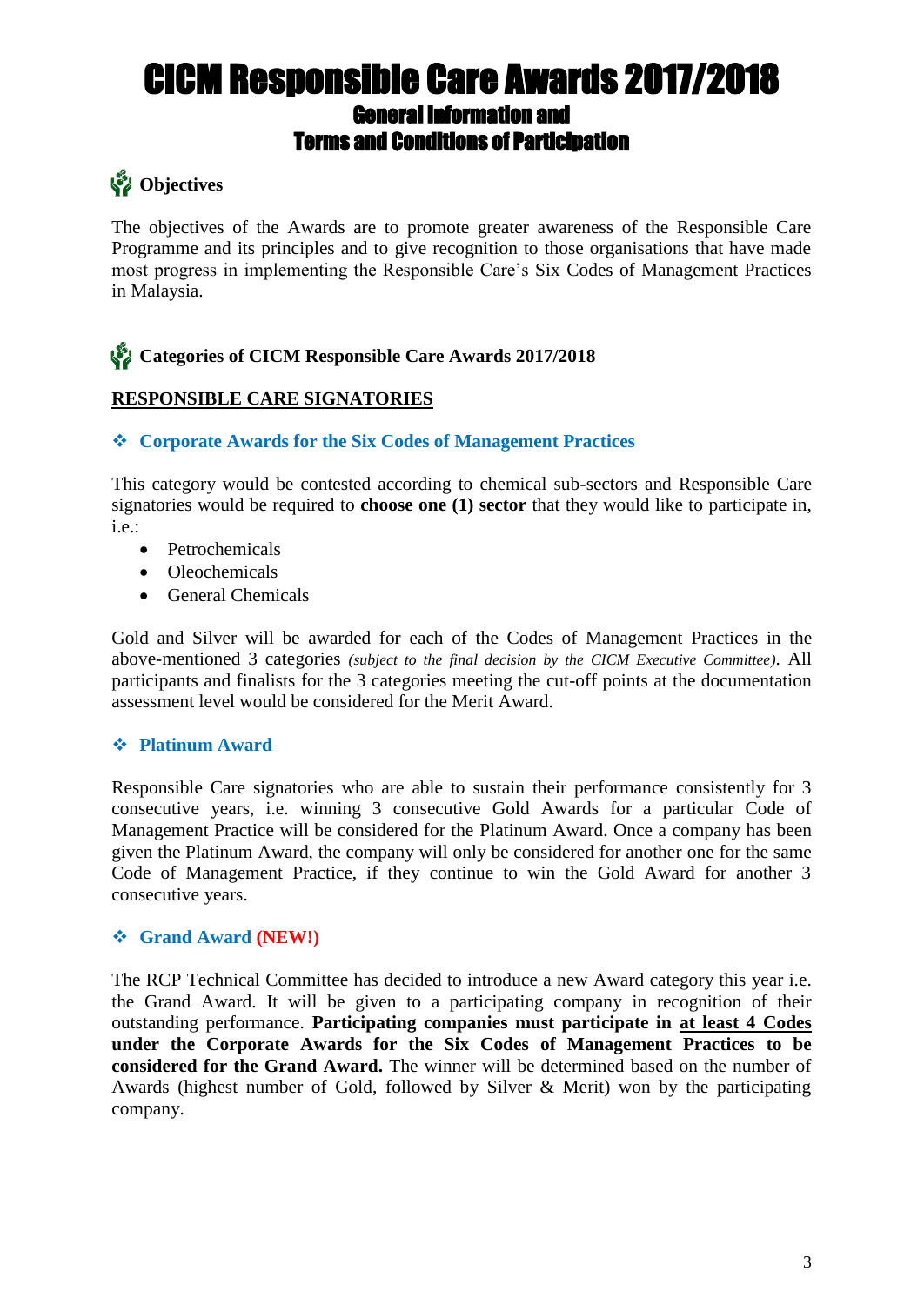### **SMALL AND MEDIUM ENTERPRISES (SMEs)**

### **Special Award for the Small and Medium Enterprises (SMEs)**

Opened to all chemical companies categorised as small and medium enterprises (SMEs). **Apart from the existing 5 Codes of Management Practices, the RCP Technical Committee has decided to include the Product Stewardship Code to be contested in this category.** Gold and Silver would be awarded for each Code of Management Practice and Merit Awards will be given to SMEs meeting the minimum cut-off point at the site assessment level.

#### **INDIVIDUAL**

### **CICM Responsible Care Leadership Award 2017 / 2018**

CICM welcomes nominations from Responsible Care signatories for the Leadership Award. The final selection of the winner will be decided by the CICM Executive Committee.

# **Eligibility**

#### **Corporate Awards for the Six Codes of Management Practices, Platinum Award & Grand Award**

• Only chemical companies that have signed up as Responsible Care signatories with CICM will qualify to participate in the Corporate Awards for each of the Six Codes of Management Practices and also in contention for the Platinum Award and Grand Award.

#### **Special Award for Small and Medium Enterprises (SMEs)**

 SME chemical companies, not necessary a CICM member or a Responsible Care signatory, but categorised as a SME by the SME Corp [\(http://www.smecorp.gov.my/index.php/en/policies/2015-12-21-09-09-49/sme-definition\)](http://www.smecorp.gov.my/index.php/en/policies/2015-12-21-09-09-49/sme-definition) , can apply to participate in the Special Award for the Small and Medium Enterprises (SMEs)

**IMPORTANT NOTE: Companies are required to declare in the** *Application Form* **whether they have fatality cases and penalties from Government authorities (concerning safety, health and environment) during the period of assessment. Declaration will be based on plant site. Entries will not be accepted (based on the relevant Codes) if they have the above cases.**

#### **CICM Responsible Care Leadership Award 2017 / 2018**

 Responsible Care signatories are invited to nominate an individual or their own employees that has attained significant achievements and contributed enormously to the advancement of Responsible Care beyond its own organisation. The nominee / candidate should possess the following: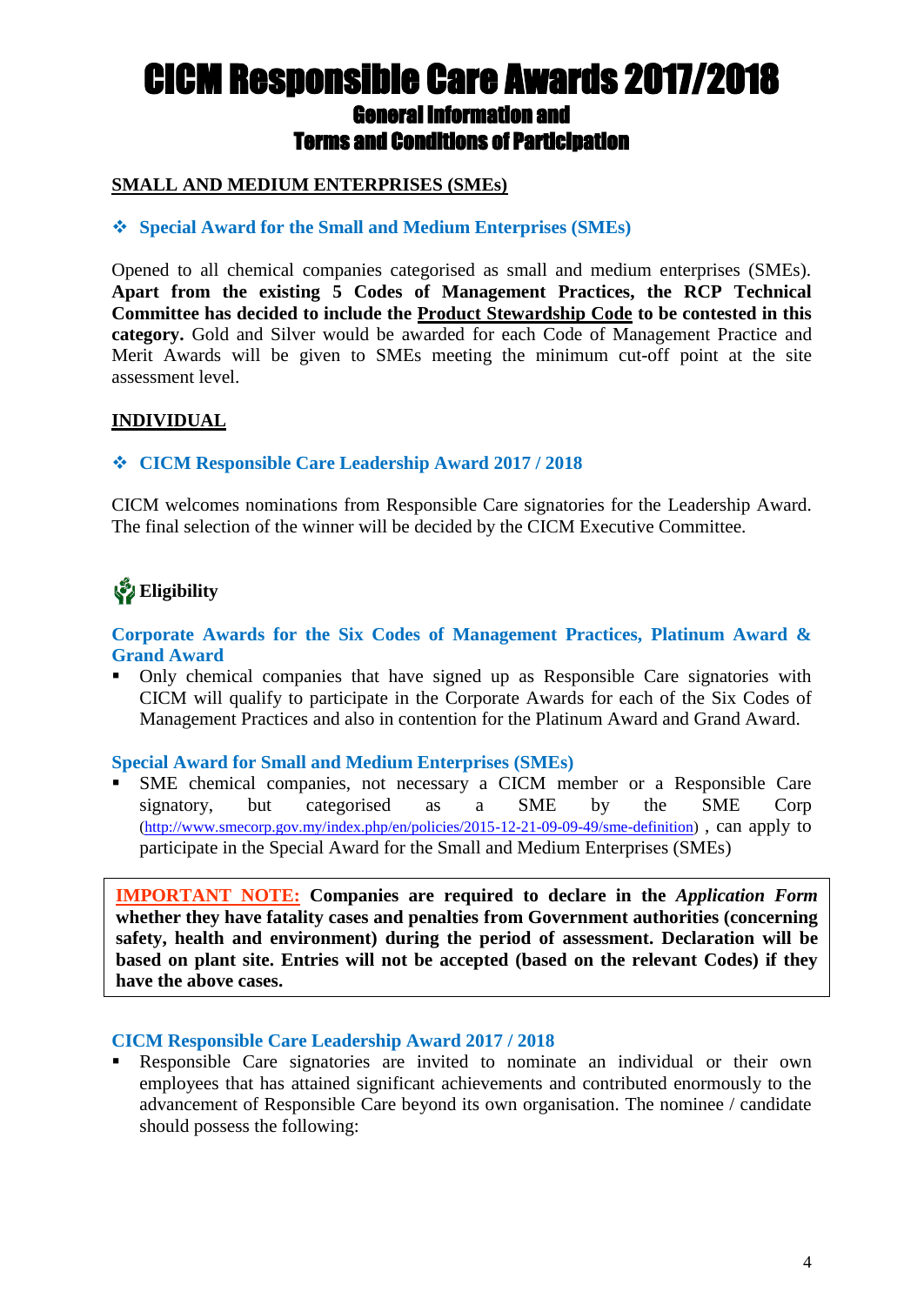- At least 5 years involvement and execution of Responsible Care activities and programme within the chemical industry.
- $\triangleleft$  At least 3 years active involvement in Responsible Care promotional activities in the local community (e.g. dissemination of Responsible Care awareness through seminars, talks, public forums and other community outreach activities, publication of Responsible Care related articles and also supporting Responsible Care activities organized by CICM).
- Strong leadership in implementing Responsible Care initiatives and a practitioner either at senior or middle management level.
- $\triangle$  Executed programs / initiatives that brought positive impact and changes; for the betterment of the community.

## **Application**

**Corporate Awards for the Six Codes of Management Practices & Special Award for Small and Medium Enterprises (SMEs)**

Responsible Care signatories / companies wishing to be considered for the above Awards can apply for participation **by completing and submitting the application form and the CICM Responsible Care Annual Self-Evaluation 2017 / 2018 Form (including the Responsible Care Indicators of Performance form), as well as other relevant supporting documents**.

#### **CICM Responsible Care Leadership Award 2017 / 2018**

For nominations to the CICM Responsible Care Leadership Award 2017 / 2018, **the application form must be accompanied with a brief CV of the candidate, as well as a write-up of the candidate's contribution and achievements on the promotion of Responsible Care.**

All documents for participation in the Awards will have to be downloaded from the CICM website (at the CICM Responsible Care section) at [http://www.cicm.org.my](http://www.cicm.org.my/).

### **Participation Fee** Ī

A participation fee of **RM 300** *(inclusive of GST at 0%)* **per Code** will be applicable for companies participating under the **Corporate Awards for the Six Codes of Management Practices.** The payment (in cheque form) should accompany the Awards submission and be made payable to the *"Chemical Industries Council of Malaysia"*. The participation fee is charged to defray administrative expenses incurred for both documentation and site assessments of the Awards.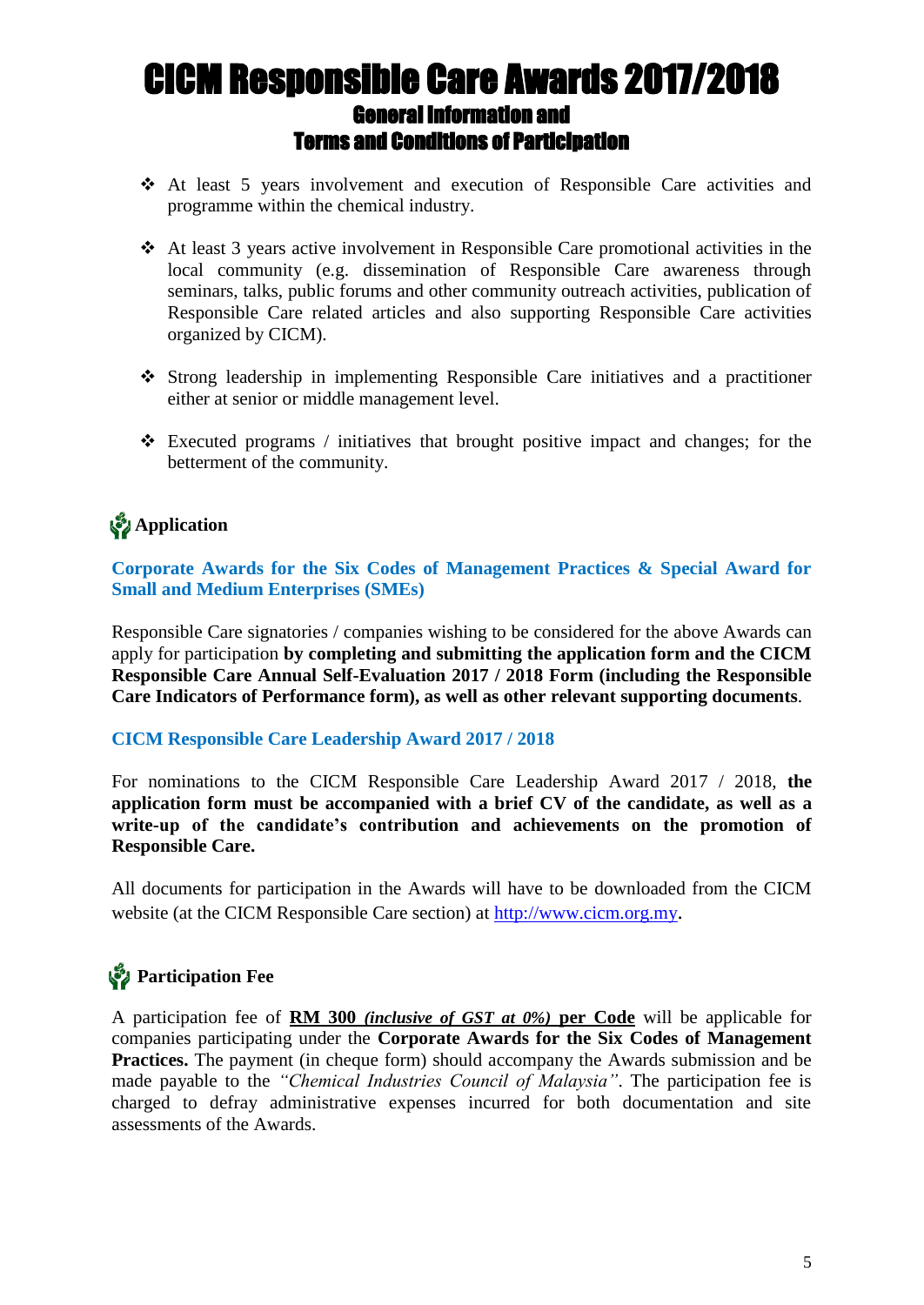**Guidelines for Completing the CICM Responsible Care Self-Evaluation 2017 / 2018 Forms**

- Responsible Care signatories / SMEs would be given an option to participate in either all the Codes of Management Practices **OR** a Code / Codes of their choice. *Please indicate this in the Application Form.*
- Tick the appropriate box to indicate your company's level of implementation for each of the management practice item in the form. Please refer to the last part of every form for explanation of the stages of implementation. To better understand the requirements of the items in the form, please refer to the Codes of Management Practices and the implementation guide in the respective Codes. *The Codes of Management Practices are available in the CICM website [\(www.cicm.org.my\)](http://www.cicm.org.my/) for reference.*
- **Please provide all relevant documents** / information and implementation evidences for all the management practices listed in the annual self-evaluation form. *(Note: Please contact the Secretariat if there are constraints in submitting the supporting documents due to confidentiality reasons)* Kindly numerically mark all attachments for reference to their respective management practices.
- Please attach additional pages for those items that require brief description. *This should be typewritten.*
- **Please indicate the reference number of the documents attached in the given column on** the right of the annual self-evaluation form, for the CICM RCP Technical Committee's easy reference.

## **Submission of Entries**

- **Applicants are to submit their Awards Application Form, completed Indicators of Performance and also the completed Self-Evaluation 2017 / 2018 forms in HARD COPY and PRINTED in single-sided A4 papers.**
- **For the submission of supporting documents, companies are required to submit in SOFT COPIES (either CD or DVD format or pen drive).** This is to reduce paper usage and in line with the objectives of protecting the environment.
	- Entries in **soft copies** should be submitted based on the following:
		- a) Preferably as PDF files (to ensure documents are un-editable or to prevent revisions and deletions)
		- b) Submission to be made in CD / DVD form or pen drive and in **2 copies** (please ensure these are free from virus)
		- c) Soft copy documents for submission of a particular Code should be grouped and named accordingly and saved in 1 folder OR as 1 file.

## **Method of Judging**

Assessment to select the winners for the CICM Responsible Care Awards 2017/2018 will be carried out by the CICM RCP Technical Committee. The assessment process for the Corporate Awards for each of the Six Codes of Management Practices and the Special Award for the Small and Medium Enterprises (SMEs) category will be divided into two stages and will be based on the period of assessment from **January 2017 – June 2018:**